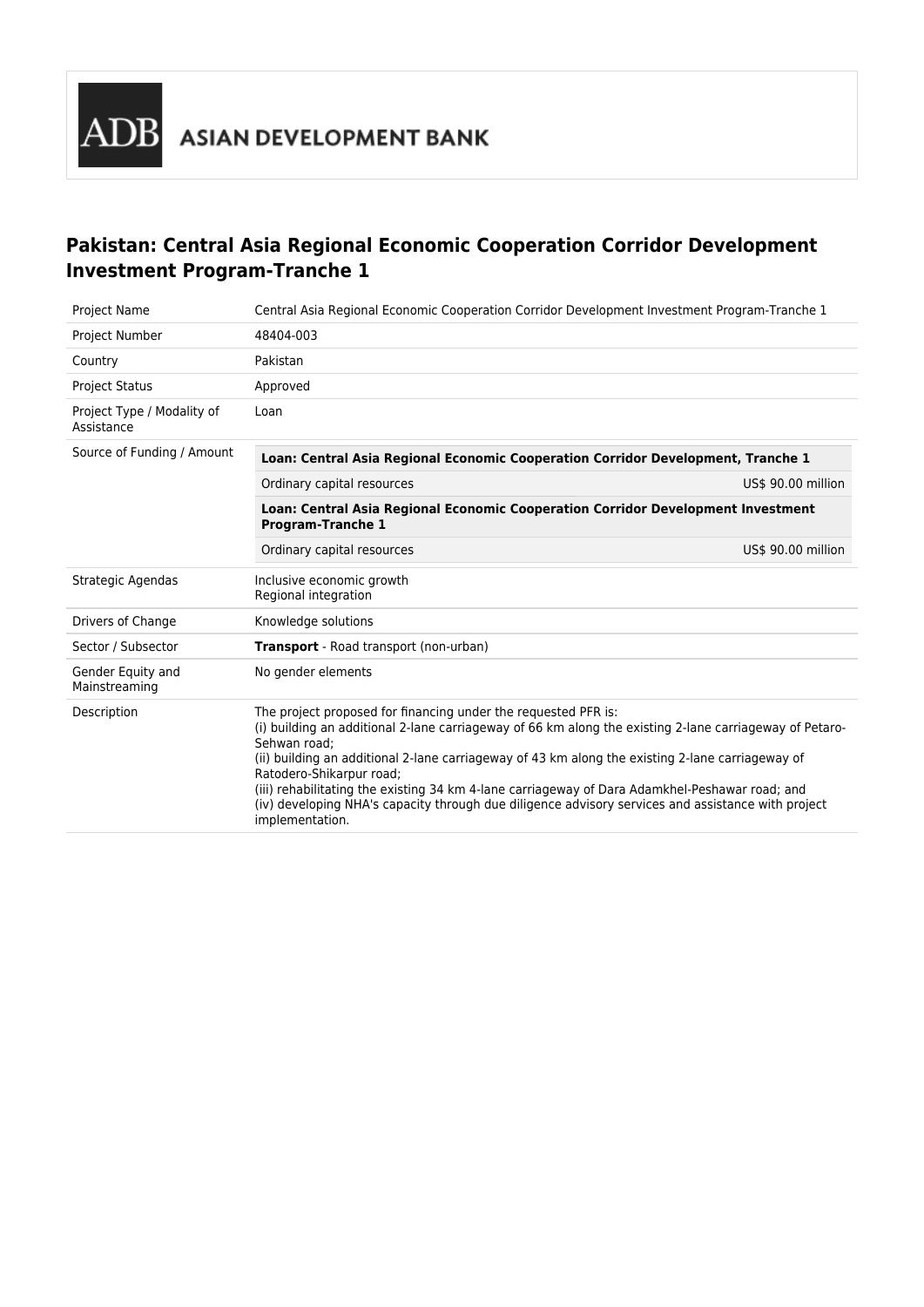| Project Rationale and<br>Linkage to Country/Regional<br>Strategy | Located at the crossroads of Afghanistan, Central Asia, the People's Republic of China (PRC), India,<br>and Iran, Pakistan has huge potential to become a regional transport and trade hub. It can maximize<br>its national capabilities and resources to support trade-based economic growth mainly by playing the<br>role of a transit trade hub. However, transit trade through Pakistan is still limited while trade remains<br>maritime-centric, aligned with the southern gateway port of Karachi, and focused on major global<br>developed markets like North America, Europe, and the Middle East. Poor transport and border cross-<br>point infrastructure and costly transport and cross-border services pose an obstacle to exploiting the<br>untapped potential.<br>Pakistan is putting its effort toward more land-based regional trade with neighboring countries through<br>participation in regional programs. In 2011, Pakistan joined the CAREC Program. Pakistan's transport<br>corridors offer the shortest route to the sea for landlocked Afghanistan, Central Asia, and the PRC's<br>Xinjiang province. Pakistan's accession to CAREC enables subregions in Asia and Europe to be virtually<br>integrated and seamlessly connected from East Asia through South Asia and Central Asia to Europe. In<br>2013, the CAREC transport corridors were extended to Pakistan to provide Afghanistan, Central Asia,<br>and the PRC with connection to the ports of Gwadar and Karachi on the Arabian Sea. CAREC Corridor<br>5, extended to Pakistan along N55, links PRC and Afghanistan to the Arabian Sea and provides the<br>PRC's Xinjiang province and landlocked countries in Central Asia the shortest trade route through the<br>Karachi Port. Improving CAREC Corridor 5 along N55 in Pakistan will enable Pakistan to realize<br>potential economic benefits from accelerated trade with surrounding countries. The CAREC Transport<br>and Trade Facilitation Strategy (TTFS) 2020 endorsed by the CAREC ministers at the 12th ministerial<br>conference in 2013 proposes investment projects to build the CAREC corridors in Pakistan.<br>The country partnership strategy 2015 2019 for Pakistan highlights the focus on strengthening<br>regional connectivity in transport and energy through ADB support for (i) the extension of CAREC<br>corridors to the ports of Gwadar and Karachi, (ii) the Turkmenistan Afghanistan Pakistan India natural<br>gas pipeline project, and (iii) transport and trade facilitation with emphasis on developing economic<br>corridors to expand economic opportunities for communities in surrounding areas. This strategic<br>direction is in line with ADB's Regional Cooperation and Integration Strategy (2006) and the<br>Operational Plan for Regional Cooperation and Integration (2016), which aim to strengthen<br>connectivity between economies and raise competitiveness in connected markets.<br>ADB, as the CAREC Secretariat, played an instrumental role in defining CAREC corridors in Pakistan in<br>2013. From its experience in road network development in Pakistan, ADB knows transit traffic flow<br>patterns and the network effects the CAREC corridors will create. ADB's sector road map in Pakistan<br>will help the country become a regional transport and transit hub in line with the development of the<br>CAREC corridors. ADB's active involvement in CAREC corridor development through the proposed MFF<br>will encourage the government to accord high priority in terms of allocating national resources to build<br>a seamless regional connectivity among CAREC countries. |
|------------------------------------------------------------------|------------------------------------------------------------------------------------------------------------------------------------------------------------------------------------------------------------------------------------------------------------------------------------------------------------------------------------------------------------------------------------------------------------------------------------------------------------------------------------------------------------------------------------------------------------------------------------------------------------------------------------------------------------------------------------------------------------------------------------------------------------------------------------------------------------------------------------------------------------------------------------------------------------------------------------------------------------------------------------------------------------------------------------------------------------------------------------------------------------------------------------------------------------------------------------------------------------------------------------------------------------------------------------------------------------------------------------------------------------------------------------------------------------------------------------------------------------------------------------------------------------------------------------------------------------------------------------------------------------------------------------------------------------------------------------------------------------------------------------------------------------------------------------------------------------------------------------------------------------------------------------------------------------------------------------------------------------------------------------------------------------------------------------------------------------------------------------------------------------------------------------------------------------------------------------------------------------------------------------------------------------------------------------------------------------------------------------------------------------------------------------------------------------------------------------------------------------------------------------------------------------------------------------------------------------------------------------------------------------------------------------------------------------------------------------------------------------------------------------------------------------------------------------------------------------------------------------------------------------------------------------------------------------------------------------------------------------------------------------------------------------------------------------------------------------------------------------------------------------------------------------------------------------------------------------------------------------------------------------------------------------------------------------------------------------------------------------------------------------------------------------------------------------------------------------------------------------------------------------------------------------------------------------------------------------------------------------------------------------------------------------------------------------------------------------|
| Impact                                                           | Regional connectivity and trade enhanced in CAREC corridors defined by project                                                                                                                                                                                                                                                                                                                                                                                                                                                                                                                                                                                                                                                                                                                                                                                                                                                                                                                                                                                                                                                                                                                                                                                                                                                                                                                                                                                                                                                                                                                                                                                                                                                                                                                                                                                                                                                                                                                                                                                                                                                                                                                                                                                                                                                                                                                                                                                                                                                                                                                                                                                                                                                                                                                                                                                                                                                                                                                                                                                                                                                                                                                                                                                                                                                                                                                                                                                                                                                                                                                                                                                                     |
| <b>Project Outcome</b>                                           |                                                                                                                                                                                                                                                                                                                                                                                                                                                                                                                                                                                                                                                                                                                                                                                                                                                                                                                                                                                                                                                                                                                                                                                                                                                                                                                                                                                                                                                                                                                                                                                                                                                                                                                                                                                                                                                                                                                                                                                                                                                                                                                                                                                                                                                                                                                                                                                                                                                                                                                                                                                                                                                                                                                                                                                                                                                                                                                                                                                                                                                                                                                                                                                                                                                                                                                                                                                                                                                                                                                                                                                                                                                                                    |

| Description of Outcome                                              | Efficiency for road traffic along the CAREC Corridors improved                     |  |
|---------------------------------------------------------------------|------------------------------------------------------------------------------------|--|
| Progress Toward Outcome                                             |                                                                                    |  |
| <b>Implementation Progress</b>                                      |                                                                                    |  |
| Description of Project Outputs                                      | CAREC Corridor along N55 constructed or rehabilitated<br>NHA capacity strengthened |  |
| Status of Implementation Progress (Outputs, Activities, and Issues) |                                                                                    |  |
| Geographical Location                                               |                                                                                    |  |
| <b>Safeguard Categories</b>                                         |                                                                                    |  |
| Environment                                                         | B                                                                                  |  |
| Involuntary Resettlement                                            | A                                                                                  |  |
| Indigenous Peoples                                                  | C                                                                                  |  |
|                                                                     |                                                                                    |  |

**Summary of Environmental and Social Aspects**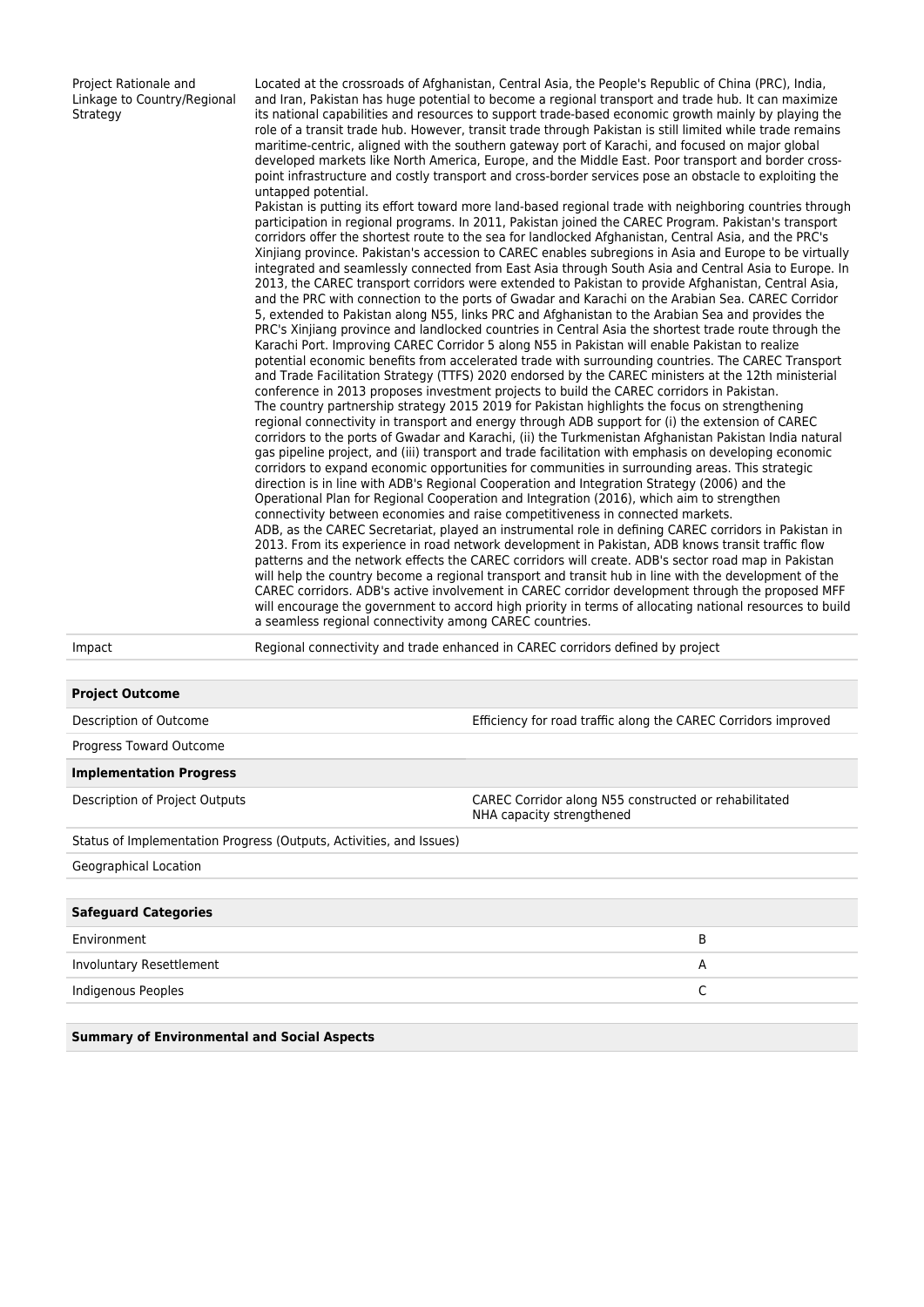| Environmental<br>Aspects                                                                                                                                                                                                                                                                                                                                                                                                                                                                                                                                                                                                                                                                                                                                                                                                                                                                                                                                                                                                                                                                                                                                                                                                                                                                                                                                                                                                                                                                                                                                                                                                           | Project 1 is classified category B for environment. An environmental assessment and review framework and<br>draft initial environmental examinations were prepared and disclosed on the ADB website. The project roads<br>do not cross or are not located near protected areas. The environmental assessment established that the<br>project can have site-specific environmental impacts related to air and water pollution, noise and vibration,<br>loss of roadside trees, and traffic disruptions during construction. Because of construction of additional lanes<br>and increase in traffic, the project can split communities and disrupt farming patterns. Adequate mitigation<br>measures will be included in and implemented through an environmental management plan. The project<br>design will incorporate measures for preserving community cohesion such as improved crossings<br>(underpasses and overpasses) and access to public facilities. Public consultations were conducted in October<br>November 2016. Overall responsibility for the implementation of the plan will rest with contractors. NHA's<br>project implementation unit will hire an environmental and social officer to supervise the implementation of<br>the project's environmental safeguards. |                                                                                                                   |                                                                                                       |
|------------------------------------------------------------------------------------------------------------------------------------------------------------------------------------------------------------------------------------------------------------------------------------------------------------------------------------------------------------------------------------------------------------------------------------------------------------------------------------------------------------------------------------------------------------------------------------------------------------------------------------------------------------------------------------------------------------------------------------------------------------------------------------------------------------------------------------------------------------------------------------------------------------------------------------------------------------------------------------------------------------------------------------------------------------------------------------------------------------------------------------------------------------------------------------------------------------------------------------------------------------------------------------------------------------------------------------------------------------------------------------------------------------------------------------------------------------------------------------------------------------------------------------------------------------------------------------------------------------------------------------|----------------------------------------------------------------------------------------------------------------------------------------------------------------------------------------------------------------------------------------------------------------------------------------------------------------------------------------------------------------------------------------------------------------------------------------------------------------------------------------------------------------------------------------------------------------------------------------------------------------------------------------------------------------------------------------------------------------------------------------------------------------------------------------------------------------------------------------------------------------------------------------------------------------------------------------------------------------------------------------------------------------------------------------------------------------------------------------------------------------------------------------------------------------------------------------------------------------------------------------------------------------------------------------|-------------------------------------------------------------------------------------------------------------------|-------------------------------------------------------------------------------------------------------|
| Involuntary<br>Resettlement                                                                                                                                                                                                                                                                                                                                                                                                                                                                                                                                                                                                                                                                                                                                                                                                                                                                                                                                                                                                                                                                                                                                                                                                                                                                                                                                                                                                                                                                                                                                                                                                        | Project 1 will acquire 512,737.1 m2 of land (189,393.0 m2 for Petaro Sehwan section and 323,344.1 m2 for<br>Ratodero Shikarpur section) and permanently affect 140 structures (59 residential structures and 71<br>commercial structures) located within the right-of-way. About 356 households (with 2,411 members) will be<br>affected. Of these, 548 persons will experience significant resettlement impacts, of which 412 persons will be<br>physically displaced while 136 persons will lose 10% or more of their productive assets.                                                                                                                                                                                                                                                                                                                                                                                                                                                                                                                                                                                                                                                                                                                                             |                                                                                                                   |                                                                                                       |
| <b>Indigenous Peoples</b>                                                                                                                                                                                                                                                                                                                                                                                                                                                                                                                                                                                                                                                                                                                                                                                                                                                                                                                                                                                                                                                                                                                                                                                                                                                                                                                                                                                                                                                                                                                                                                                                          | The project road sections traverses through settled areas of Sindh and Khyber Pakhtunkhwa provinces and<br>tribal group with secluded cultural, socioeconomic, and administrative institutions different than mainstream<br>population were not identified.                                                                                                                                                                                                                                                                                                                                                                                                                                                                                                                                                                                                                                                                                                                                                                                                                                                                                                                                                                                                                            |                                                                                                                   |                                                                                                       |
|                                                                                                                                                                                                                                                                                                                                                                                                                                                                                                                                                                                                                                                                                                                                                                                                                                                                                                                                                                                                                                                                                                                                                                                                                                                                                                                                                                                                                                                                                                                                                                                                                                    | <b>Stakeholder Communication, Participation, and Consultation</b>                                                                                                                                                                                                                                                                                                                                                                                                                                                                                                                                                                                                                                                                                                                                                                                                                                                                                                                                                                                                                                                                                                                                                                                                                      |                                                                                                                   |                                                                                                       |
| During Project<br>Multiple rounds of public consultations were held by technical assistance consultants during project<br>preparation. Local authorities and relevant government departments, traders, freight forwarders, transporters,<br>Design<br>and commuters were engaged to design the investment facility and packaging of tranche projects. Sessions<br>were held with potentially displaced persons including poor and vulnerable households between January April<br>2017. Mitigations were incorporated in the preliminary design to avoid or minimize involuntary resettlement<br>impacts, as well as LAR impacts; eligibility and entitlements were explained. Consultation, participation and<br>information disclosure strategy were designed and incorporated in the LARPs for continued consultation<br>process with affected persons and communities and other stakeholders, including poor and vulnerable people.<br>There is limited scope for civil society organizations to participate and contribute in project design. However,<br>NHA will collaborate and consult with civil society organizations during detailed design and assess their role<br>and level of participation in the planning, implementation, and monitoring of LARPs.<br>A project communication strategy on consultation, participation, and information disclosure is designed and<br>included in draft LARPs to ensure stakeholders, particularly poor and vulnerable people, are engaged during<br>the consultative process and are informed on resettlement planning, implementation, monitoring, and<br>resolving grievances. |                                                                                                                                                                                                                                                                                                                                                                                                                                                                                                                                                                                                                                                                                                                                                                                                                                                                                                                                                                                                                                                                                                                                                                                                                                                                                        |                                                                                                                   |                                                                                                       |
| <b>During Project</b><br>Implementation                                                                                                                                                                                                                                                                                                                                                                                                                                                                                                                                                                                                                                                                                                                                                                                                                                                                                                                                                                                                                                                                                                                                                                                                                                                                                                                                                                                                                                                                                                                                                                                            | The project safeguard team in project implementation unit assisted by resettlement specialists under the<br>supervision consultants will liaise with local communities and civil society organizations for the consultation,<br>participation, and information disclosure on project design and LAR progress, recording and redress of<br>grievances, LARP implementation, monitoring and execution of project works, etc.                                                                                                                                                                                                                                                                                                                                                                                                                                                                                                                                                                                                                                                                                                                                                                                                                                                             |                                                                                                                   |                                                                                                       |
| <b>Business Opportunities</b>                                                                                                                                                                                                                                                                                                                                                                                                                                                                                                                                                                                                                                                                                                                                                                                                                                                                                                                                                                                                                                                                                                                                                                                                                                                                                                                                                                                                                                                                                                                                                                                                      |                                                                                                                                                                                                                                                                                                                                                                                                                                                                                                                                                                                                                                                                                                                                                                                                                                                                                                                                                                                                                                                                                                                                                                                                                                                                                        |                                                                                                                   |                                                                                                       |
| <b>Consulting Services</b>                                                                                                                                                                                                                                                                                                                                                                                                                                                                                                                                                                                                                                                                                                                                                                                                                                                                                                                                                                                                                                                                                                                                                                                                                                                                                                                                                                                                                                                                                                                                                                                                         | Consultants (2013, as amended from time to time).                                                                                                                                                                                                                                                                                                                                                                                                                                                                                                                                                                                                                                                                                                                                                                                                                                                                                                                                                                                                                                                                                                                                                                                                                                      |                                                                                                                   | The consultants under the project will be recruited in accordance with ADB"s Guidelines on the Use of |
| Procurement                                                                                                                                                                                                                                                                                                                                                                                                                                                                                                                                                                                                                                                                                                                                                                                                                                                                                                                                                                                                                                                                                                                                                                                                                                                                                                                                                                                                                                                                                                                                                                                                                        | Procurement of goods, civil works, and related services financed from the ADB loan will be done in accordance<br>with ADB's Guidelines for Procurement (2015, as amended from time to time).                                                                                                                                                                                                                                                                                                                                                                                                                                                                                                                                                                                                                                                                                                                                                                                                                                                                                                                                                                                                                                                                                           |                                                                                                                   |                                                                                                       |
| Responsible ADB Officer                                                                                                                                                                                                                                                                                                                                                                                                                                                                                                                                                                                                                                                                                                                                                                                                                                                                                                                                                                                                                                                                                                                                                                                                                                                                                                                                                                                                                                                                                                                                                                                                            |                                                                                                                                                                                                                                                                                                                                                                                                                                                                                                                                                                                                                                                                                                                                                                                                                                                                                                                                                                                                                                                                                                                                                                                                                                                                                        | Pyo, Dong-Soo                                                                                                     |                                                                                                       |
| Responsible ADB Department                                                                                                                                                                                                                                                                                                                                                                                                                                                                                                                                                                                                                                                                                                                                                                                                                                                                                                                                                                                                                                                                                                                                                                                                                                                                                                                                                                                                                                                                                                                                                                                                         |                                                                                                                                                                                                                                                                                                                                                                                                                                                                                                                                                                                                                                                                                                                                                                                                                                                                                                                                                                                                                                                                                                                                                                                                                                                                                        | Central and West Asia Department                                                                                  |                                                                                                       |
| Responsible ADB Division                                                                                                                                                                                                                                                                                                                                                                                                                                                                                                                                                                                                                                                                                                                                                                                                                                                                                                                                                                                                                                                                                                                                                                                                                                                                                                                                                                                                                                                                                                                                                                                                           |                                                                                                                                                                                                                                                                                                                                                                                                                                                                                                                                                                                                                                                                                                                                                                                                                                                                                                                                                                                                                                                                                                                                                                                                                                                                                        | Transport and Communications Division, CWRD                                                                       |                                                                                                       |
| <b>Executing Agencies</b>                                                                                                                                                                                                                                                                                                                                                                                                                                                                                                                                                                                                                                                                                                                                                                                                                                                                                                                                                                                                                                                                                                                                                                                                                                                                                                                                                                                                                                                                                                                                                                                                          |                                                                                                                                                                                                                                                                                                                                                                                                                                                                                                                                                                                                                                                                                                                                                                                                                                                                                                                                                                                                                                                                                                                                                                                                                                                                                        | <b>National Highway Authority</b><br>Room No. 110, 1st Floor,<br>NC Building, Sector G-9/1<br>Islamabad, Pakistan |                                                                                                       |
| <b>Timetable</b>                                                                                                                                                                                                                                                                                                                                                                                                                                                                                                                                                                                                                                                                                                                                                                                                                                                                                                                                                                                                                                                                                                                                                                                                                                                                                                                                                                                                                                                                                                                                                                                                                   |                                                                                                                                                                                                                                                                                                                                                                                                                                                                                                                                                                                                                                                                                                                                                                                                                                                                                                                                                                                                                                                                                                                                                                                                                                                                                        |                                                                                                                   |                                                                                                       |
| Concept Clearance                                                                                                                                                                                                                                                                                                                                                                                                                                                                                                                                                                                                                                                                                                                                                                                                                                                                                                                                                                                                                                                                                                                                                                                                                                                                                                                                                                                                                                                                                                                                                                                                                  |                                                                                                                                                                                                                                                                                                                                                                                                                                                                                                                                                                                                                                                                                                                                                                                                                                                                                                                                                                                                                                                                                                                                                                                                                                                                                        |                                                                                                                   |                                                                                                       |
| <b>Fact Finding</b>                                                                                                                                                                                                                                                                                                                                                                                                                                                                                                                                                                                                                                                                                                                                                                                                                                                                                                                                                                                                                                                                                                                                                                                                                                                                                                                                                                                                                                                                                                                                                                                                                |                                                                                                                                                                                                                                                                                                                                                                                                                                                                                                                                                                                                                                                                                                                                                                                                                                                                                                                                                                                                                                                                                                                                                                                                                                                                                        |                                                                                                                   |                                                                                                       |
| <b>MRM</b>                                                                                                                                                                                                                                                                                                                                                                                                                                                                                                                                                                                                                                                                                                                                                                                                                                                                                                                                                                                                                                                                                                                                                                                                                                                                                                                                                                                                                                                                                                                                                                                                                         |                                                                                                                                                                                                                                                                                                                                                                                                                                                                                                                                                                                                                                                                                                                                                                                                                                                                                                                                                                                                                                                                                                                                                                                                                                                                                        |                                                                                                                   | 26 Jul 2017                                                                                           |
| Approval                                                                                                                                                                                                                                                                                                                                                                                                                                                                                                                                                                                                                                                                                                                                                                                                                                                                                                                                                                                                                                                                                                                                                                                                                                                                                                                                                                                                                                                                                                                                                                                                                           |                                                                                                                                                                                                                                                                                                                                                                                                                                                                                                                                                                                                                                                                                                                                                                                                                                                                                                                                                                                                                                                                                                                                                                                                                                                                                        |                                                                                                                   | 28 Sep 2017                                                                                           |
| <b>Last Review Mission</b>                                                                                                                                                                                                                                                                                                                                                                                                                                                                                                                                                                                                                                                                                                                                                                                                                                                                                                                                                                                                                                                                                                                                                                                                                                                                                                                                                                                                                                                                                                                                                                                                         |                                                                                                                                                                                                                                                                                                                                                                                                                                                                                                                                                                                                                                                                                                                                                                                                                                                                                                                                                                                                                                                                                                                                                                                                                                                                                        |                                                                                                                   |                                                                                                       |